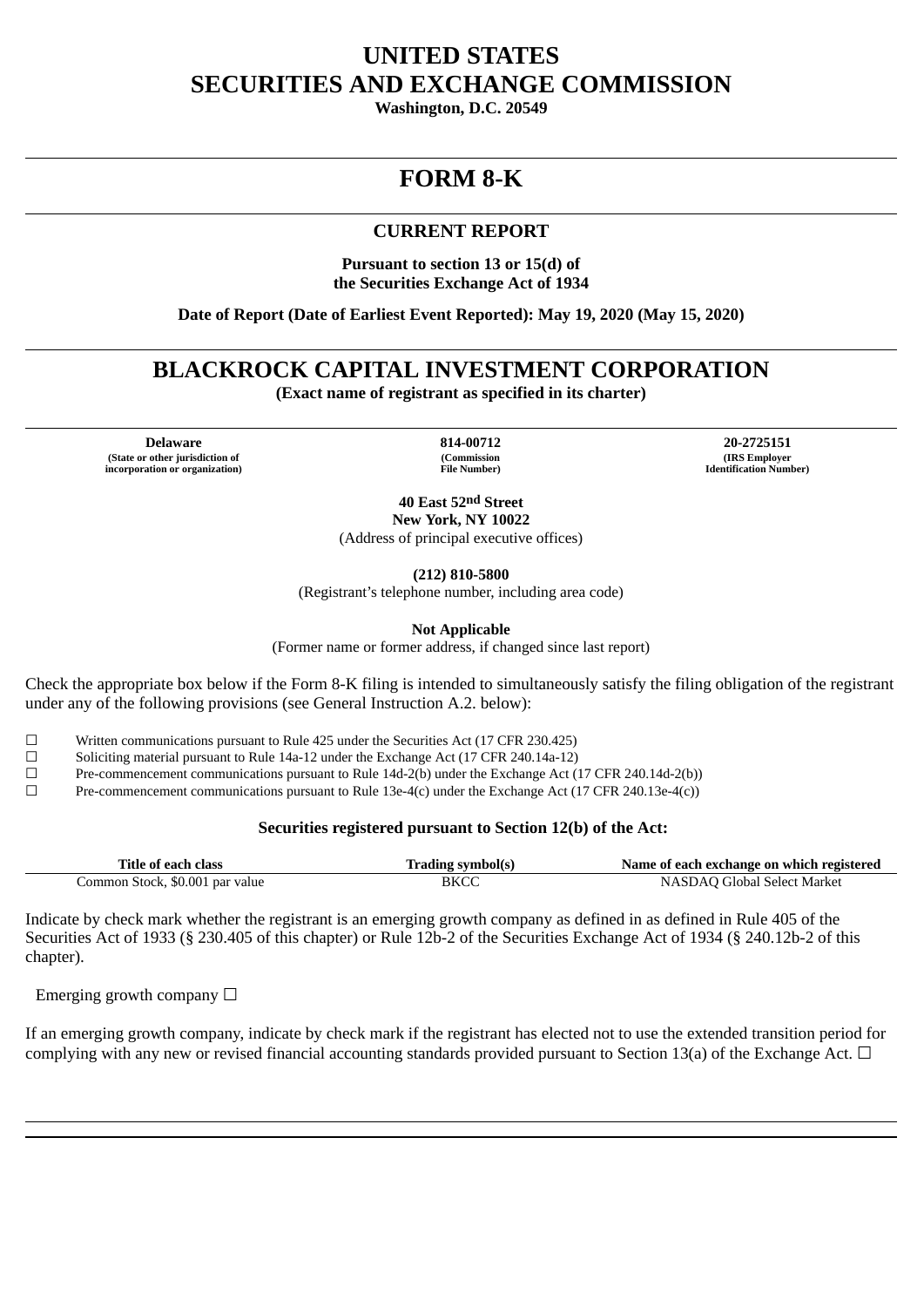#### **ITEM 5.07. SUBMISSION OF MATTERS TO A VOTE OF SECURITY HOLDERS.**

#### **Special Meeting:**

On May 15, 2020, the Registrant held an adjourned special meeting of stockholders (the "Special Meeting"). The proposal considered at the Special Meeting is described in detail in the Registrant's definitive proxy statement for the Special Meeting as filed with the Securities and Exchange Commission on March 18, 2020 (the "Special Proxy"). At the Special Meeting, the Registrant's stockholders approved the proposal described in the Special Proxy before the Special Meeting was adjourned. As of March 2, 2020, the record date, 68,827,754 shares of common stock were eligible to vote.

**Proposal**. The Company's stockholders approved a proposal to authorize flexibility for the Company, with approval of the Board of the Company, to sell or otherwise issue shares of its common stock (during the next 12 months) at a price below the Company's then current net asset value per share in one or more offerings, subject to certain limitations set forth in the Special Proxy (including that the cumulative number of shares sold pursuant to such authority does not exceed 25% of the Company's then outstanding common stock immediately prior to each such sale), as set forth below:

| <b>FOR</b>                                                                                | <b>AGAINST</b> | <b>ABSTAIN</b> |  |
|-------------------------------------------------------------------------------------------|----------------|----------------|--|
| 28,673,896                                                                                | 6,494,841      | 990,495        |  |
| Broker Non-Vote 0 shares                                                                  |                |                |  |
| The vote on the above proposal, adjusted for 1,463,837 affiliated shares, was as follows: |                |                |  |
|                                                                                           |                |                |  |
| <b>FOR</b>                                                                                | <b>AGAINST</b> | <b>ABSTAIN</b> |  |
| 27,210,059                                                                                | 6,494,841      | 990,495        |  |
| Broker Non-Vote 0 shares                                                                  |                |                |  |
|                                                                                           |                |                |  |